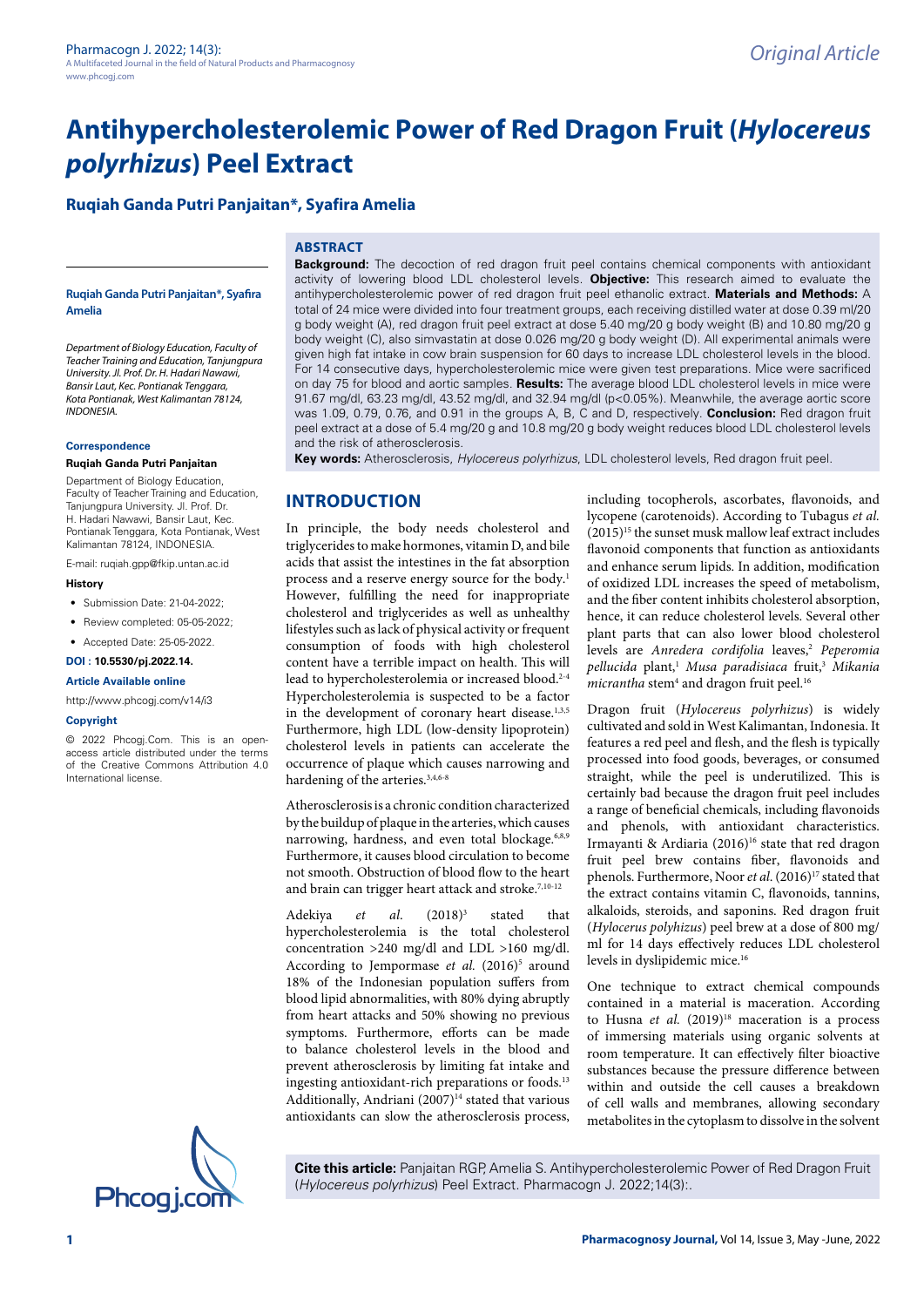during the immersion phase. Furthermore, Truong *et al.* (2019)<sup>19</sup> stated that the type of solvent used is an essential parameter in isolating bioactive compounds from plants. According to Kurniawati *et al.*   $(2016)^{20}$  96% ethanol is a better solvent used in the maceration process than water because it produces more significant results and higher phenol content. This research evaluated the antihypercholesterolemic power of red dragon fruit peel ethanol extract.

# **MATERIALS AND METHODS**

#### Extraction

After washing and separating the flesh and peel from 15 kg of fresh red dragon fruit, 5.83 kg was obtained. Furthermore, the peel was mashed using a blender and macerated using 96% distilled ethanol. Maceration was carried out for 3 x 24 hours and filtered every 24 hours. The filtrate was then separated, while the peel pulp was macerated by adding a new filter fluid. Finally, the entire filtrate was concentrated using a rotary evaporator at a temperature of 40°C, obtaining 30.31 g of the extract with a yield of 0.52%.

## Experimental animals

The experimental animals used were 24 male mice of the Balb/c strain aged 2 months with a bodyweight of 24-30 g. They were obtained from the Central Laboratory of Food and Nutrition Studies, Gadjah Mada University, Yogyakarta, Indonesia. All experimental animals were adapted for seven days before the start of the trial. During the adaptation period, they were fed and watered ad libitum. The implementation of this research has been approved by the Health Research Ethics Commission of Dr. Moewardi Hospital, Solo, Indonesia, with Ethical Clearance No. 1.105/IX/HREC/2019.

## Preparation of cow brain suspension

The preparation of cow brain suspension was consistent with Pratama and Probosari (2012).<sup>21</sup> Furthermore, 13 g of steamed and mashed cow brain was placed in a beaker and dissolved in 13 ml of distilled water. 0.13 g of cholic acid was then added and stirred until homogenous for 60 days.

## Preparation of simvastatin solution

Kimia Farma's 10 mg simvastatin tablet was crushed and dissolved in 5 ml of distilled water in a mortar. The simvastatin was obtained by converting the dose in adult humans to mice. It was administered to mice at a dose of 0.026 mg/20 g body weight, the equivalent of 10 mg of human dosage.

# Hypercholesterolemic mice model

Mice were induced by cow brain suspension at a dose of 0.28 ml/20 g body weight/day for 60 consecutive days.<sup>21</sup>

## Testing the effects of red dragon fruit peel extract

All experimental animals were adapted for 7 days and randomly divided into 4 treatment groups consisting of 6 mice, respectively. Before blood sampling, all mice fasted for ±15 hours, and then blood was collected through the orbital sinus. Blood sampling was carried out on day 0 to determine the initial LDL cholesterol levels. After measuring the initial LDL cholesterol levels, from day 0 to 59 (for 60 consecutive days), all groups of mice were induced with cow brain suspension. Induction was carried out orally at a dose of 0.28 ml/20 g body weight/day. After receiving cow brain suspension for 60 days, on day 60, LDL cholesterol levels were measured. Hypercholesterolemia is diagnosed in mice with LDL values of 27 mg/dl, according to Kartikaningrum (2018).<sup>22</sup> In this experiment, induction was carried out to ensure that all experimental animals were in this condition. Furthermore, mice with blood LDL

cholesterol levels of 27 mg/dl were given the test preparations once a day through oral administration for 14 consecutive days. The administration period of the test preparations was consistent with Faadlilah & Ardiaria (2016).<sup>23</sup> The first group was given 0.39 ml/20 g body weight of pure water suspension as a negative control. The second and third groups were given red dragon fruit peel extract at a dose of 5.40 mg/20 g and 10.80 mg/20 g body weight, respectively. Meanwhile, the fourth group as a positive control was given simvastatin at a dose of 0.026 mg/20 g body weight. Administration of test preparations started from day 61 to 74, and on day 75, mice blood samples were taken to measure LDL levels.

## Measurement of LDL cholesterol levels

Blood samples were taken from the orbital sinus using a microhematocrit, then put into a 1.5 ml eppendorf tube. The samples obtained were centrifuged at 4000 rpm for 15 minutes. Meanwhile, about 10 µl of separated blood serum was taken using a micropipette and put into a test tube. For comparison, 10 µl of standard LDL precipitant (DiaSys) was added to the standard tube. In a test tube containing blood serum, 1000 µl of LDL precipitant (DiaSys) reagent was added using a micropipette, and then the samples were homogenized using a vortex. Finally, using a UV spectrophotometer at a wavelength of 500 nm, the absorbance of the samples was measured.

### Data analysis

The data obtained were analyzed using SPPS version 24 for Windows. In addition, the average data for measuring blood LDL, cholesterol levels, and histopathological scores were analyzed using a one-way analysis of variance. Blood LDL cholesterol levels were further tested with a U-Mann Whitney level of 5%. In comparison, the histopathological score was further tested with Duncan level 5%.

#### Histopathological examination

The cervical dislocation was used to sacrifice animals, and the extracted aorta was routinely processed and stained with hematoxylin-eosin (HE). The histopathological staining was observed under an electric microscope.Histopathological scoring was determined based on the degree of damage in each visual field. It was scored 0 when there were no pathological changes, 1 when there was vacuolization in the vascular tissue, and 2 when there was vacuolization and thickening in the vascular tissue. In each slide, observations were made in 17 visual fields.

# **RESULTS AND DISCUSSION**

Towil & Pramono  $(2014)^{24}$  concluded from their findings that consuming cow brains can increase blood cholesterol levels. The increase is due to saturated fat and cholesterol content, where the digestion results produce free fatty acids, triglycerides, phospholipids, and cholesterol. These compounds are converted into chylomicrons after passing through the small intestinal mucosa. Furthermore, the rest of the breakdown of chylomicrons in free cholesterol with apoproteins forms VLDL (very low-density lipoprotein). Endothelial cell lipoprotein lipase enzyme then converts VLDL into IDL (intermediate density lipoprotein), which can last for 2-6 hours before turning into LDL.

The absence of receptors owing to genetic abnormalities such as familial hypercholesterolemia or saturated LDL receptors due to ingestion of high cholesterol foods causes atherosclerosis.25 Increased LDL cholesterol levels in the blood cause disrupted cholesterol metabolism, resulting in a fat layer (fatty streak). This layer formed is initially thin and does not clog blood vessels. However, the thin, fat layer will gradually become fibrous plaque. Platelets adhere to the injured artery walls when the endothelial cells of the underlying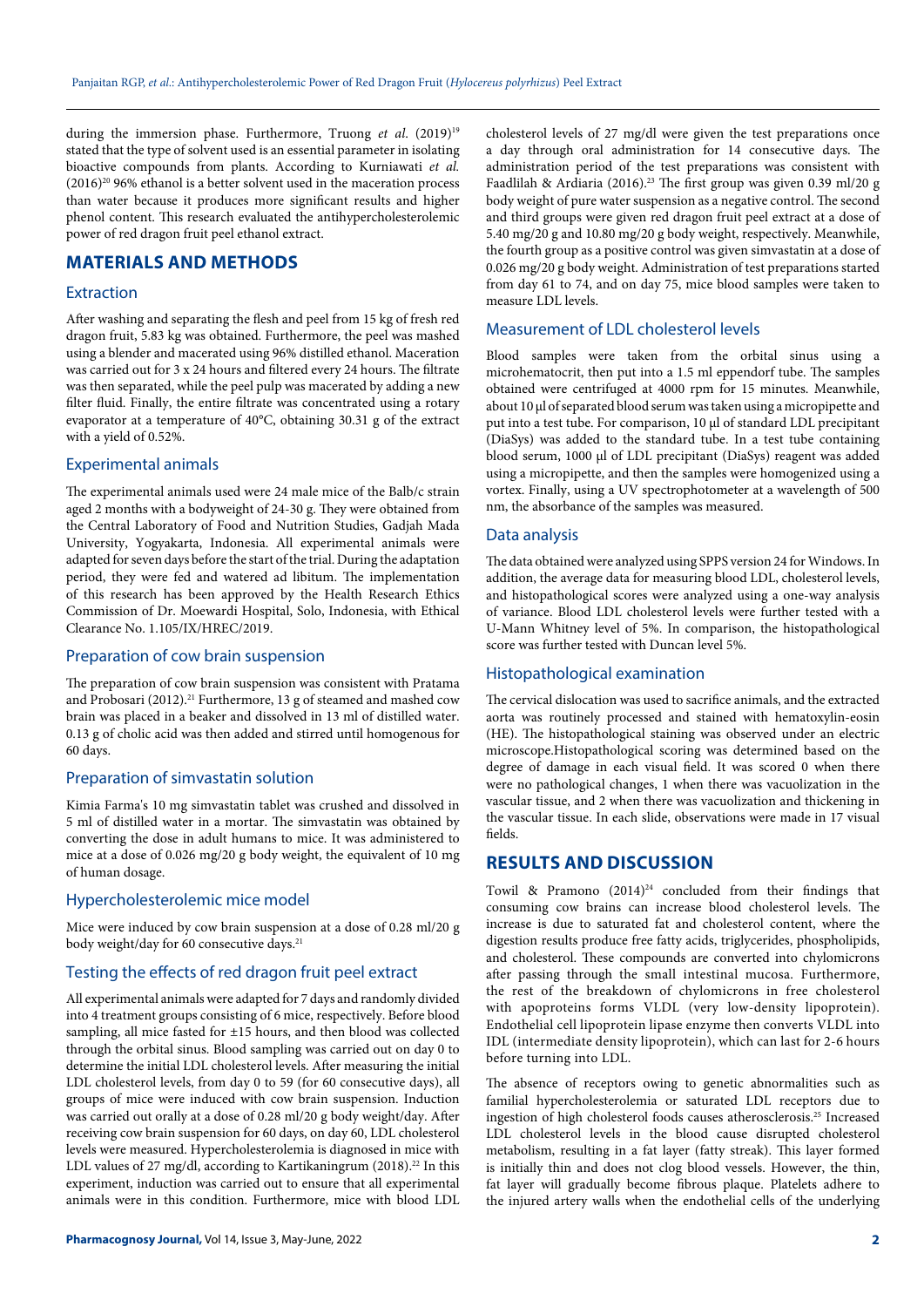arteries are ripped apart for various reasons. The interaction between platelets and damaged endothelial cells stimulates connective tissue growth (proliferation) in the arterial wall called atherosclerotic plaque or atheroma. This atherosclerotic plaque grows progressively over the years to block blood flow.

This research was conducted to determine the hypercholesterolemic power of red dragon fruit peel extract in mice given cow brains. According to the findings, administering cow brain at a dose of 0.28 ml/20 g body weight/day can raise LDL cholesterol levels in all experimental animals. However, administration of red dragon fruit peel ethanol extract at doses of 5.40 mg/20 g and 10.80 mg/20 g body weight, as well as simvastatin at a dose of 0.026 mg/20 g body weight, results in a subsequent decrease in LDL cholesterol levels (Table 1).

Based on Table 1, the range of normal cholesterol levels in mice is in line with Kartikaningrum  $(2018),^{22}$  which states that normal blood LDL levels range from 7 to 27 mg/dl. However, after giving a high-fat intake in cow brain suspension for 60 days, the blood LDL cholesterol levels increased to more than the standard limit. According to Kartikaningrum  $(2018)<sup>22</sup>$  mice can be categorized as suffering from hypercholesterolemia when LDL levels are 27 mg/dl. Furthermore, red dragon fruit peel ethanol extract reduced LDL cholesterol levels in mice, but not as much as simvastatin and distinct from distilled water, which did not decrease LDL cholesterol levels. This research investigated the histological description of the aortic blood arteries in mice to measure blood LDL cholesterol levels. Based on the degree of damage to the aortic vessels, the group with distilled water showed relatively severe changes. Meanwhile, the groups with red dragon fruit peel ethanol extract and simvastatin showed lower scores, which means the changes were relatively mild. These findings indicate that when mice were given simvastatin or dragon fruit peel ethanol extract for 14 days in a row, the reduction in LDL cholesterol levels did not reach the normal range. According to Rahmawati et al. (2016)<sup>26</sup> atherosclerosis was manifested above the normal limit for the duration of the experiment, even though LDL cholesterol levels have reduced.

This research showed a decrease in blood LDL cholesterol levels of mice in the treatment group with simvastatin and red dragon fruit peel extract. Simvastatin is a statin class drug that functions as a cholesterollowering drug and acts as a competitive inhibitor of HMG-CoA reductase (an enzyme that speeds up cholesterol synthesis). Statins inhibit the cholesterol synthesis step, namely converting 3-hydroxy-3methylglutaryl coenzyme A (HMG-CoA) to mevalonate by the HMG-CoA reductase enzyme. Therefore, statin drugs have strong lipidlowering potential that reduces the risk of cardiovascular disease. They also have anti-inflammatory, immunomodulatory and anti-thrombotic actions on the endothelium system. As with all medications, statins can cause musculoskeletal symptoms such as muscular pain (myalgia)

or inflammation and an increased risk of diabetes and hemorrhagic stroke.27,28

The group with red dragon fruit peel extract at a dose of 10.8 mg/20 g body weight showed a higher reduction in cholesterol levels than at a dose of 5.4 mg/20 g body. Noor *et al.* (2016)<sup>17</sup> stated that red dragon fruit peel extract contains vitamin C, flavonoids, tannins, alkaloids, steroids, and saponins. It has antioxidant properties that can reduce blood LDL cholesterol levels. Li & Schellhorn (2007)<sup>29</sup> stated that vitamin C has the function of protecting against LDL oxidation by various types of oxidative stress and inhibiting LDL oxidation by vascular endothelial cells. According to Ardekani & Ardekani (2007)<sup>30</sup> vitamin C treatment for six weeks lowers LDL cholesterol levels and enhances blood lipid profiles. Pradana *et al.* (2016)<sup>31</sup> stated that flavonoids can inhibit the modification of LDL oxidation and reduce total cholesterol levels by lowering HMG-CoA reductase activity, Acyl-CoA acyltransferase (ACAT) activity and cholesterol absorption in the digestive tract. Pradana *et al.* (2016)<sup>31</sup> also stated that tannins are a class of compounds that can inhibit fat absorption in the intestine by reacting with mucosal proteins and intestinal epithelial cells, while alkaloids work as antioxidants by donating hydrogen ions. These compounds inhibit the activity of the pancreatic lipase enzyme to increase fat secretion through feces. As a result, the absorption of fat by the liver is inhibited since it cannot be converted into cholesterol.32 Agustningsih *et al*.  $(2014)$ <sup>33</sup> stated that saponins reduce serum cholesterol activity. These chemicals decrease cholesterol by complexing with diet to prevent body absorption.

Red dragon fruit peel extract can protect blood vessels from damage caused by high cholesterol levels in the blood. This can be seen in Figure 2, where the condition of blood vessels in the extract group at a dose of 5.4 mg/20 g and 10.8 mg/20 g body weight seemed better than the distilled water group. The normal condition of blood vessels is due to the content of red dragon fruit peel extract, which has an antioxidant effect. Antioxidants can delay, slow down and prevent lipid oxidation. Specifically, antioxidants are substances that can delay or prevent the occurrence of oxidation reactions by free radicals in lipid oxidation.<sup>34</sup>

The content of vitamin C and flavonoids in red dragon fruit peel extract has an antioxidant effect that can prevent LDL oxidation. According to Hardjana *et al.* (2016)<sup>34</sup> supplementing mice with vitamin C can prevent increased endothelial cells of the tunica intima of arteries, a precursor to atherosclerosis. Vitamin C and the blood react with free radicals as oxidation products, causing LDL to be less atherogenic. The inhibition of LDL oxidation prevents the accumulation of cholesterol in the arterial walls, hence, there is no inflammation and proliferation of smooth muscle cells, which keeps it normal. Vitamin C, which has

**Table 1: Showed that the average blood LDL cholesterol levels of mice given distilled water at a concentration of 0.39 ml/20 g body weight, dragon fruit peel ethanol extract at 5.40 mg/20 g body weight and 10.80 mg/20 g body weight, as well as simvastatin at 0.026 mg/20 g body weight. Day 0 describes the initial LDL levels of all experimental animals, while day 60 depicts the overall LDL levels by inducing hypercholesterolemia orally at a dose of 0.28 ml/20 g body weight/day. Finally, day 75 describes the LDL levels of hypercholesterolemic experimental animals given the test preparations for 14 consecutive days.**

| <b>Group</b>                                                                | Average LDL Levels (mg/dL)     |                          |                             |
|-----------------------------------------------------------------------------|--------------------------------|--------------------------|-----------------------------|
|                                                                             | Day 0                          | <b>Day 60</b>            | <b>Day 75</b>               |
| Distilled water (Negative Control) at a dose of 0.39 ml/20 g<br>body weight | $23.79^{\circ}$ + 1.45         | $89.85^{\circ}$ + 1.45   | $91.67^{\text{d}} \pm 1.48$ |
| Dragon Fruit Peel Ethanol Extract at a dose of 5.40 mg/20 g<br>body weight  | $24.02^{\circ}$ + 1.74         | $90.31^{\circ} \pm 1.74$ | $63.23^{\circ}$ + 2.05      |
| Dragon Fruit Peel Ethanol Extract at a dose of 10.80 mg/20<br>g body weight | $23.34^{\circ} \pm 1.25$       | $89.29^{\circ}$ + 1.25   | $43.52^b$ + 4.64            |
| Simvastatin (Positive Control) at a dose of 0.026 mg/20 g<br>body weight    | $22.67^{\circ} + 3.00^{\circ}$ | $89.50^{\circ} \pm 3.00$ | $32.94^{\circ} \pm 1.93$    |

Note: \*) data are presented as mean  $\pm$  SD (n=4), different letters in the same column indicate significant differences (p<0.05).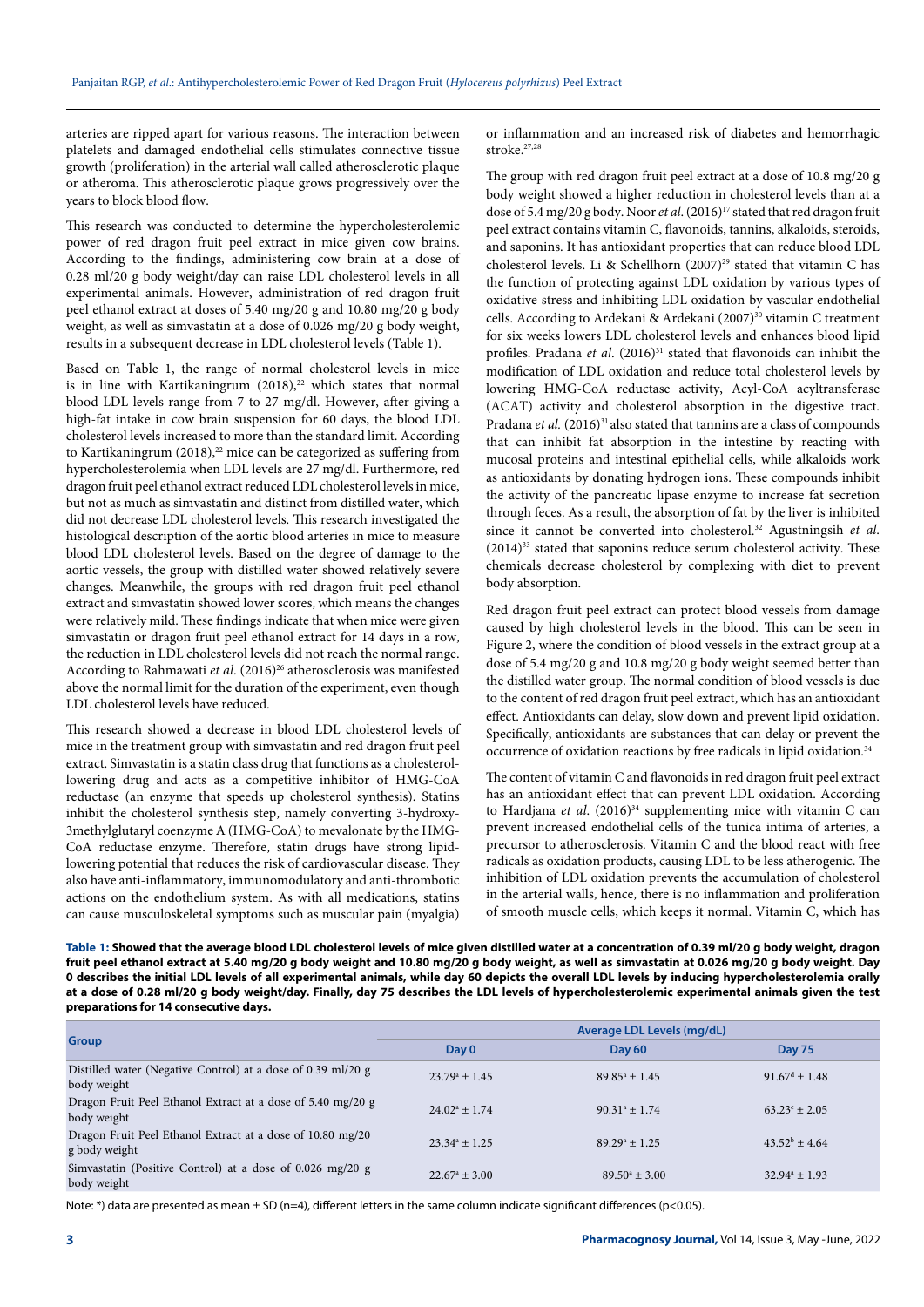

**Figure 1:** Histopathology of the aortic vessels in each treatment group. A. The group with distilled water at a dose of 0.39 ml/20 g body weight (negative control), B. The group with the dragon fruit peel extract at a dose of 5.40 mg/20 g body weight, C. The group with the dragon fruit peel extract at a dose of 10.80 mg/20 g body weight, and D. The group with simvastatin at a dose of 0.026 mg/20 g body weight (positive control). HE. 40x. bar= 20 µm. {(L= lumen) (ti= tunica intima) (tm= tunica media) (ta= tunica adventitia) (v= vacuolization)}.

**Table 2: Showed the average score of aortic damage in hypercholesterolemic model mice after 14 days of administration of distilled water at 0.39 ml/20 g body weight, dragon fruit peel ethanol extract at 5.40 mg/20 g body weight, and 10.80 mg/20 g body weight, and simvastatin at 0.026 mg/20 g body weight.** 

| <b>Treatment Group</b>                                                   | Average           |  |
|--------------------------------------------------------------------------|-------------------|--|
| Distilled water (Negative Control) at a dose of 0.39 ml/20 g body weight | 1.09 <sup>b</sup> |  |
| Dragon Fruit Peel Ethanol Extract at a dose of 5.40 mg/20 g body weight  | 0.79a             |  |
| Dragon Fruit Peel Ethanol Extract at a dose of 10.80 mg/20 g body weight | $0.76^{\circ}$    |  |
| Simvastatin (Positive Control) at a dose of 0.026 mg/20 g body weight    | $0.91^{ab}$       |  |

antioxidant activity, also inhibits the oxidation of fatty compounds and prevents atherosclerosis. Nijveldt et al. (2001)<sup>35</sup> stated that flavonoids have antiatherogenic properties. These compounds have antioxidant activity that can inhibit LDL oxidation, hence, the integrity of the vascular endothelium is maintained and reduces the risk of atherosclerosis.

# **CONCLUSION**

Red dragon fruit peel extract at a dose of 5.4 mg/20 g and 10.8 mg/20 g body weight can reduce blood LDL cholesterol levels and the risk of atherosclerosis.

# **ACKNOWLEDGMENT**

The authors are thankful to the principal, Central of food Gadjah Mada University, Yogyakarta, Indonesia, for providing the necessary facilities.

## **REFERENCES**

- 1. Mazroatul C, Deni GD, Habibi NA, Saputri GF. Antihypercholesterolemia activity of ethanol extract *Peperomia pellucida* . *Alchemy J*. 2016;12(1):88-94.
- 2. Wahjuni S. Anti-hipercholesterolemia of Anredera cordifolia in hypercholesterolemia rat wistar through decrease of malondialdehyde and 8-hydroxy-diguanosine. *Indones J Biomed Sci.* 2014;8(1):4-7.
- 3. Adekiya TA, Shodehinde SA, Aruleba RT. Anti-hypercholesterolemic effect of unripe *Musa paradisiaca* products on hypercholestero lemia-induced rats. *J Appl Pharm Sci.* 2018;8(10):90-97.
- 4. Ibrahim A, Shafie NH, Esa NM, Shafie SR, Bahari H, Abdullah MA. *Mikania micrantha* extract inhibits HMG-CoA Reductase and ACAT2 and ameliorates hypercholesterolemia and lipid peroxidation in high cholesterol-fed rats. *Nutrients*. 2020;12(10):1-16.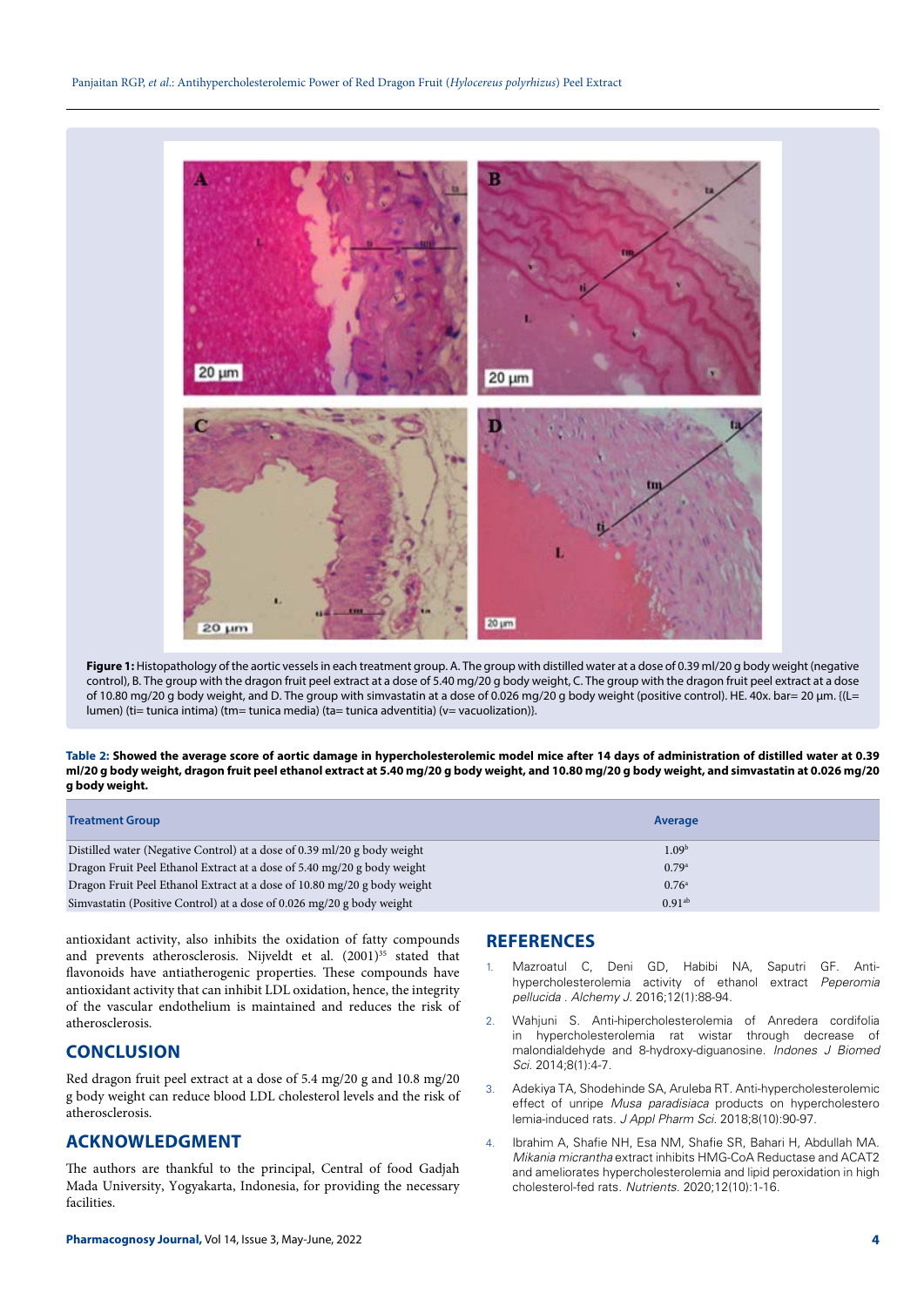- 5. Jempormase F, Bodhi W, Kepel BJ. Prevalensi hiperkolesterolemia pada remaja obes di Kabupaten Minahasa. *E-Biomedik*. 2016;4(1):25-29.
- 6. Insull W. The pathology of atherosclerosis: plaque development and plaque responses to medical treatment. *Am J Med*. 2009;122(1):S3- S14.
- 7. Smaratungga M, Rita C, Indrati A, Martha J. Perbedaan kadar prolylcarboxypeptidase di pasien sindrom koroner akut dengan pasien angina stabil. *Indones J Clin Pathol Med Lab.*. 2015;22(1):65- 71.
- 8. Ellulu MS, Patimah I, Khaza'ai H, Rahmat A, Abed Y, Ali F. Atherosclerotic cardiovascular disease: a review of initiators and protective factors. *Inflammopharmacology*. 2016;24(1):1-10.
- 9. Weber C, Noels H. Atherosclerosis: Current pathogenesis and therapeutic options. *Nat Med*. 2011;17(11):1410-1422.
- 10. Fishbein MC, Fishbein GA. Arteriosclerosis: facts and fancy. *Cardiovasc Pathol*. 2015;24(6):335-342.
- 11. Kim H, Kim S, Han S. Prevalence and incidence of atherosclerotic cardiovascular disease and its risk factors in Korea: a nationwide population-based study. *BMC Public Health*. 2019;19(1):1-11.
- 12. Skilton MR, Celermajer DS, Cosmi E. Natural history of atherosclerosis and abdominal aortic intima-media thickness: rationale, evidence, and best practice for detection of atherosclerosis in the young. *J Clin Med.* 2019;8(8):1-20.
- 13. Yunanda R. Effectiveness of *Syzygium polyanthum* extract as a therapy for dyslipidemia. *Anat Med J.* 2020;3(1):33-41.
- 14. Andriani Y. Uji aktivitas antioksidan ekstrak betaglukan dari *Saccharomyces cerevisiae*. *Gradien*. 2007;3(1):226-230.
- 15. Tubagus TA, Momuat LI, Pontoh JS. Kadar kolesterol plasma tikus wistar pada pemberian ekstrak etanol dan heksana dari daun gedi merah (*Abelmoschus manihot* L.). *J Math and Sci.* 2015;4(1):63-68.
- 16. Irmayanti L, Ardiaria M. Efek pemberian seduhan kulit buah naga merah (*Hylocereus polyrhizus*) teradap kadar kolesterol LDL tikus sprague dawley dislipidemia. *J Nutr Coll.*2016;5(4):530-538.
- 17. Noor MI, Yufita E, Zulfalina. Identifikasi kandungan ekstrak kulit buah naga merah menggunakan fourier transform infrared (FTIR) dan fitokimia. *J Aceh Phys Soc.* 2016;5(1):14-16.
- 18. Husna F, Suyatna FD, Arozal W, Purwaningsih EH. Model hewan coba pada penelitian diabetes. *Pharm Sci Res*. 2019;6(3):131-141.
- 19. Truong DH, Nguyen DH, Ta NTA, Bui AV, Do TH, Nguyen HC. Evaluation of the use of different solvents for phytochemical constituents, antioxidants, and *in vitro* anti-inflammatory activities of *Severinia buxifolia*. *J Food Qual*. 2019;2019:1-9.
- 20. Kurniawati I, Maftuch, Hariati AM. Penentuan pelarut dan lama ekstraksi terbaik pada teknik maserasi *Gracilaria* sp. serta pengaruhnya terhadap kadar air dan rendemen. Samakia: *Jurnal Ilmu Perikanan*. 2016;7(2):72-77.
- 21. Pratama SE, Probosari E. Pengaruh pemberian kefir susu sapi terhadap kadar kolesterol LDL tikus jantan sprague dawley hiperkolesterolemia. *J Nutr Coll.* 2012;1(1):354-364.
- 22. Kartikaningrum V. Pengaruh pemberian rebusan daun salam (*Sygium polyanthum*) terhadap kadar HDL dan LDL kolesterol serum mencit (*Mus Musculus* L.) jantan hiperlipidemia. *J Widya War*. 2018;42(2):149-161.
- 23. Faadlilah N, Ardiaria M. Efek pemberian seduhan kulit buah naga merah (*Hylocereus polyrhizus*) terhadap kadar HDL tikus sprague dawley dislipidemia. *J Nutr Coll*. 2016;5(4):280-288.
- 24. Towil AS, Pramono A. Pengaruh pemberian yoghurt sinbiotik tanpa lemak dengan penambahan tepung gembili (*Dioscorea esculenta*) terhadap kadar kolesterol total tikus hiperkolesterolemia. *J Gizi Indones*. 2014;3(3):46-51.
- 25. Dalimartha S. 36 Resep Tumbuhan Obat Untuk Menurunkan Kolesterol. Penebar Swadaya. 2001.
- 26. Rahmawati YW, Ulfa EU, Rachmawati E. Pengaruh ekstrak metanol daun kayu kuning (*Arcangelisia flava* (L.) Merr) terhadap histopatologi aorta tikus wistar hiperlipidemia. *e-Jurnal Pustaka Kesehat*. 2016;4(2):241-248.
- Fernandez IP, Domingues MC, Mammen AL. Statins: pros and cons. *Med Clinnic*. 2018;150(10):398-402.
- 28. Bull E, Morel J. Simple guide cholesterol. Erlangga. 2007.
- 29. Li Y, Schellhorn HE. New developments and novel therapeutic perspectives for vitamin C. *J Nutr*. 2007;137(10):2171-2184.
- 30. Ardekani MA, Ardekani AS. Effect of vitamin C on blood glucose, serum lipids and serum insulin in type 2 diabetes patients. *Indian J Med Res*. 2007;126(5):471-474.
- 31. Pradana DA, Rahmah FS, Setyaningrum TR. Potensi antihiperlipidemia ekstrak etanolik daun bayam merah (*Amaranthus tricolor* L.) terstandar secara *in vivo* berdasarkan parameter LDL (Low Density Lipoprotein). *J Sains Farm Klin*. 2016;2(2):122-128.
- 32. Artha C, Mustika A, Sulistyawati SW. Pengaruh ekstrak daun singawalang terhadap kadar LDL tikus putih jantan hiperkolesterolemia. *eJournal Kedokt Indones*. 2017;5(2):105-109.
- 33. Agustningsih S, Sunarsi T, Leviana F. Aktivitas ekstrak etanolik daun seligi (*Phyllanthus buxifolius* BI.) M.A.) terhadap kadar HDL dan LDL pada serum darah tikus. *J Farm Indones*. 2014;11(1):8-17.
- 34. Hardjana T, Pertiwi KR, Rahayu T. Potensi buah salak (*Salacca edulis* R.) sebagai suplemen hipolipidemik ditinjau dari gambaran histopatologi jantung dan hepar mencit yang diberi diet rendah lemak. *J Sains Dasar*. 2016;5(2):94-106.
- 35. Nijveldt RJ, Van Nood E, Van Hoorn DEC, Boelens PG, Van Norren K, Van Leeuwen PAM. Flavonoids: a review of probable mechanisms of action and potential applications. *Am J Clin Nutr*. 2001;74(4):418-425.